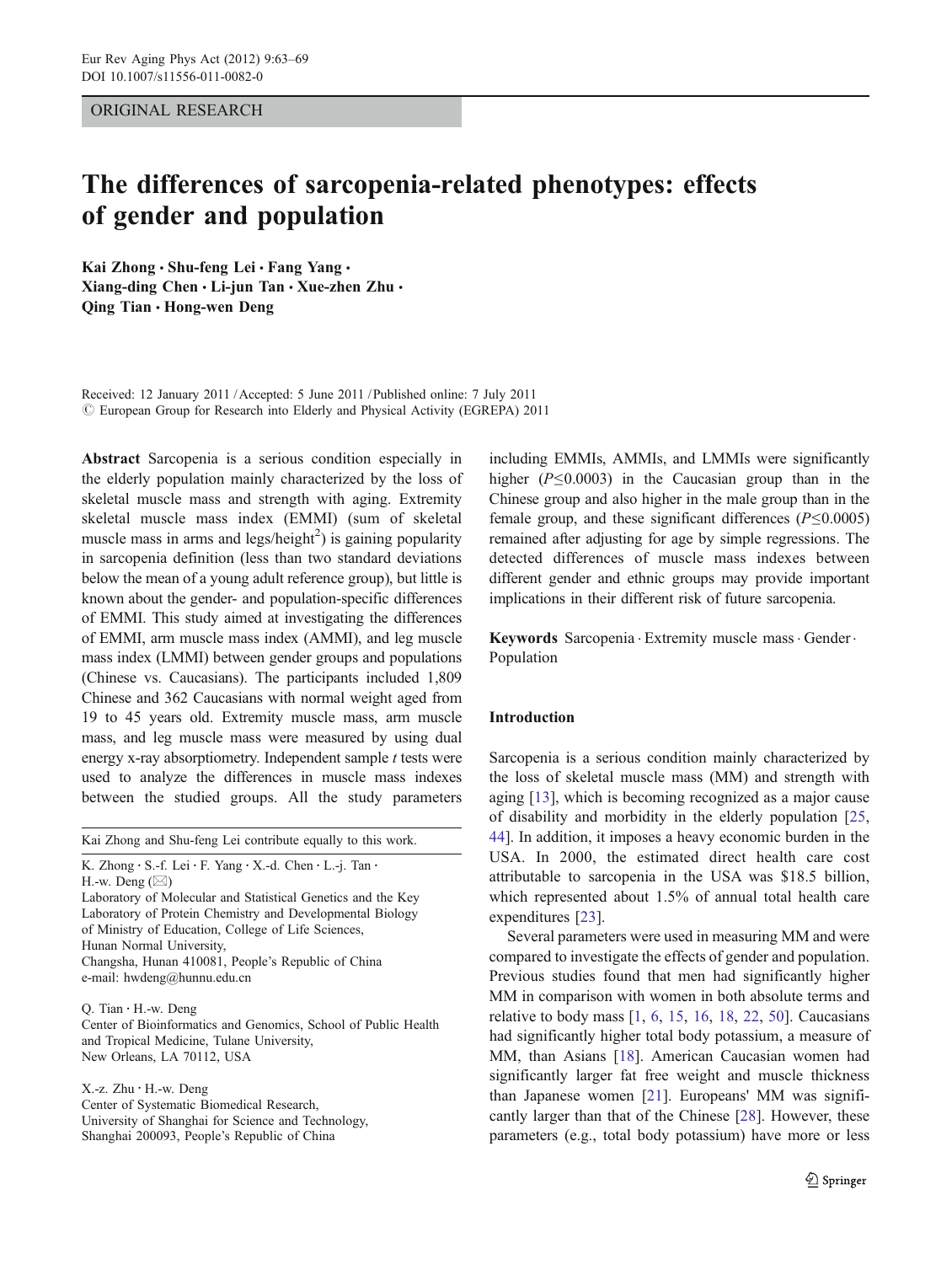<span id="page-1-0"></span>limitations in accurately evaluating sarcopenia due to the limited accuracy of measuring MM and no adjustment for body size.

Currently available techniques (such as dual energy xray absorptiometry, DXA) make accurate measurement of extremity muscle mass (EMM sum of skeletal muscle mass in arms and legs) easy and cheap. Extremity skeletal muscle mass index (EMMI) (EMM/height<sup>2</sup>), a new parameter considering body size, is gaining popularity in sarcopenia definition (less than two standard deviations below the mean of a young adult reference group) [\[2](#page-5-0), [9\]](#page-5-0), but little is known if there are gender- and population-specific differences of EMMI. This study aimed at investigating the differences in muscle mass indexes (MMIs) including EMMI, arm muscle mass index (AMMI), and leg muscle mass index (LMMI), in Chinese vs. Caucasians and in males vs. females.

# Materials and methods

## Subjects

The study was approved by the Creighton University Institutional Review Board and the Research Administration Department, Hunan Normal University. All the study subjects signed informed consent documents before entering the project. The study subjects came from a database that is created for studies to search for genes underlying the risk of osteoporosis and obesity. Only "healthy" people (defined by the following exclusion criteria) were included in the analysis. The exclusion criteria for the study subjects were histories of (1) serious residual effects of cerebral vascular disease; (2) diabetes mellitus, except for easily controlled, non-insulindependent diabetes mellitus (defined as adult asymptomatic hyperglycemia controlled by diet or oral agents); (3) chronic renal disease manifested by serum creatinine >1.9 mg/dl; (4) chronic liver disease or alcoholism; (5) significant chronic lung disease; (6) >6 months of corticosteroid therapy at pharmacologic levels;  $(7) >6$  months of treatment with

Table 1 Basic characteristics of the studied subjects

anticonvulsant therapy; (8) evidence of other metabolic or inherited bone disease, such as hyper- or hypoparathyroidism, Paget's disease, osteomalacia, or osteogenesis imperfecta; (9) rheumatoid arthritis or collagen disease; (10) recent (within the past year) major gastrointestinal disease, such as peptic ulcer, malabsorption, chronic ulcerative colitis, regional enteritis, or any significant chronic diarrhea state; (11) significant disease of any endocrine organ that would affect bone mass; (12) hyperthyroidism; (13) any neurologic or musculoskeletal condition that would be a nongenetic cause of low bone mass; and (14) any disease, treatment, or condition that would be a nongenetic cause of low bone mass. To minimize the confounding effect of overweight, we excluded the subjects with body mass index (BMI)  $\geq$ 25 kg/m<sup>2</sup>.

## The Chinese sample

A total of 1,809 unrelated subjects aged 19–45 years, who belong to the Chinese Han ethnic group, were recruited in Changsha City and its surrounding areas of central south of China.

#### The Caucasian sample

The sample contains a total of 362 unrelated Caucasian subjects aged from 19 to 45 years who were selected from more than 4,000 participants from 451 pedigrees recruited from Omaha, NE, USA. Individuals without consanguineous relationships are considered unrelated and selected for the present study. For example, if an individual was selected, his/ her children, cousins, siblings, parents, parents' siblings, and parents' siblings' children were not chosen, but the person who married the one in the pedigree was selected. The basic characteristics of the study subjects were listed in Table 1.

## Measurements

The MM of the Chinese was measured by a Hologic 4500 DXA scanner (Hologic Corp., Waltham, MA, USA) at Hunan

|                             | Women           |                 | Men             |                 |
|-----------------------------|-----------------|-----------------|-----------------|-----------------|
|                             | Chinese         | Caucasians      | Chinese         | Caucasians      |
| N                           | 851             | 232             | 958             | 130             |
| Age (years)                 | $27.1 \pm 4.7$  | $34.0 \pm 7.1$  | $26.9 \pm 4.0$  | $32.4 \pm 8.0$  |
| Weight (kg)                 | $50.4 \pm 5.7$  | $59.8 \pm 6.9$  | $60.5 \pm 6.7$  | $74.3 \pm 7.1$  |
| Height (cm)                 | $158.3 \pm 5.1$ | $165.5 \pm 6.2$ | $169.5 \pm 5.2$ | $180.9 \pm 6.5$ |
| Body mass index $(kg/m2)$   | $20.1 \pm 1.9$  | $21.8 \pm 2.0$  | $21.0 \pm 2.0$  | $22.7 \pm 1.7$  |
| Percentage body fat $(\% )$ | $27.7 \pm 4.9$  | $29.9 \pm 6.0$  | $15.0 \pm 5.3$  | $17.4 \pm 5.0$  |

Values are means  $\pm$  SD N no. of subjects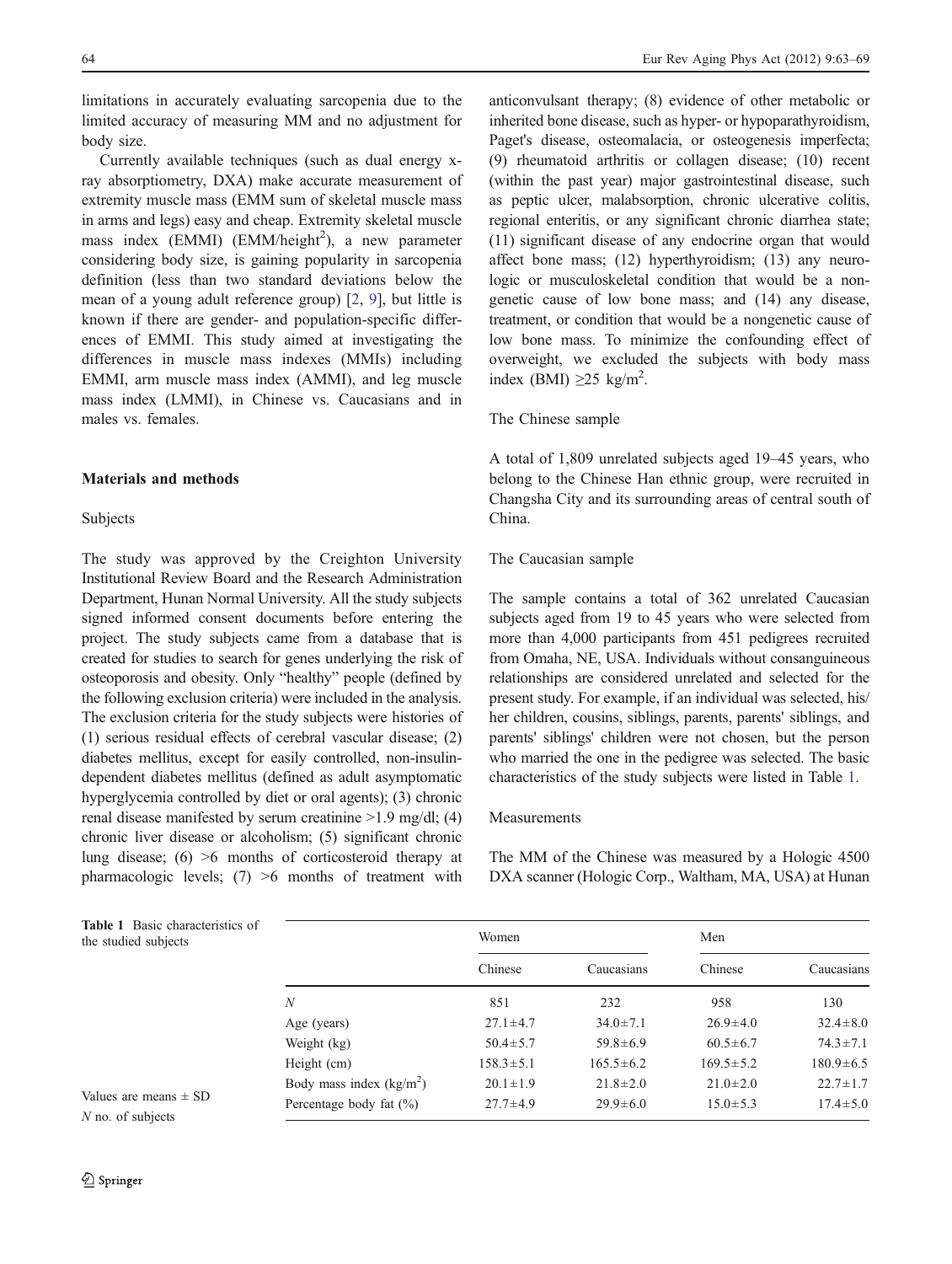Normal University. The coefficient of variability (CV) value for whole body muscle mass (WMM), the combination of EMM and trunk muscle mass, which was obtained from 30 subjects repeatedly measured two times, was 0.21% [[53\]](#page-6-0). The MM of Caucasians was measured by Hologic 2000+ or 4500 DXA scanners (Hologic, Bedford, MA, USA) in the Osteoporosis Research Center at Creighton University. The CV for WMM obtained on the Hologic 2000+ and 4500 DXA scanners was 1.0% and 0.7%, respectively [[10](#page-5-0)]. The calculation of MM has been previously described in detail elsewhere [\[51\]](#page-6-0).

EMM was calculated as the combined sum of arm muscle mass and leg muscle mass. All scanners are calibrated daily, and long-term precision is monitored with external phantoms. Technicians maintain scan-by-scan surveillance for quality control in both America and China, and all of them were trained and certified by the International Society for Clinical Densitometry as Clinical Densitometrist. Therefore, MM measurements by different scanners and technicians in the study are highly compatible with one another and are well within the precision limits.

Body height and weight of all subjects were measured routinely in typical indoor clothing without shoes with a stadiometer and a standardized balance-beam scale at the time of DXA scan. MMIs were calculated as muscle mass/height<sup>2</sup> (kilograms per meter squared).

## Statistical analysis

Data were analyzed by using the Statistical Analysis System (SAS Institute, Cary, NC). The compared group data were normally distributed. Independent sample  $t$  tests were used to analyze the effects of population (Chinese vs. Caucasians) and gender (women vs. men) on sarcopenia-related indexes. Since age is also correlated with MMI (Table [4\)](#page-4-0), the effects of population and gender were also tested after adjustment by regressions for age. All statistical tests were two sided with statistical significance set at  $P \leq 0.05$ .

## Results

## Basic characteristics

The basic characteristics of the studied subjects were summarized in Table [1.](#page-1-0) The Caucasians were taller and weighed more, and had a higher BMI  $(P<0.0001)$ , compared with the Chinese within the same gender group, respectively, while males were higher and weighed more, and had a lower BMI  $(P<0.0001)$ , compared with the females within the same ethnic group, respectively. As shown in Table [4,](#page-4-0) age is significantly correlated with most of MMIs.

Differences between Chinese and Caucasian groups

The differences of MMIs between the Chinese and Caucasian groups are presented in Table [2](#page-3-0). Within the same gender groups, the Caucasians were significantly ( $P \leq 0.0003$ ) higher than the Chinese for EMMI with a difference of 0.6 kg/m<sup>2</sup> (female) and  $0.7 \text{ kg/m}^2$  (male), for LMMI with a difference of 0.3 kg/m<sup>2</sup> (female) and 0.2 kg/m<sup>2</sup> (male), and for AMMI with a difference of 0.3 kg/m<sup>2</sup> (female) and 0.5 kg/m<sup>2</sup> (male), respectively. After adjustment for age (Table [2](#page-3-0)), all these differences remain significant ( $P \le 0.0005$ ).

Differences between female and male groups

The differences of MMIs between female and male groups are presented in Table [3](#page-3-0). Within the same ethnic group, females were significantly  $(P<0.0001)$  lower than males for EMMI with 1.9 kg/m<sup>2</sup> (Chinese) and 1.9 kg/m<sup>2</sup> (Caucasian), for LMMI with a difference of 1.2  $\text{kg/m}^2$  (Chinese) and 1.1 kg/m<sup>2</sup> (Caucasian), and for AMMI with a difference of 0.6 kg/m<sup>2</sup> (Chinese) and 0.8 kg/m<sup>2</sup> (Caucasian), respectively. After adjustment for age (Table [3](#page-3-0)), all these differences remain significant  $(P<0.0001)$ .

# Discussion

The present results represented our first effort of investigating the differences in MMIs between Caucasian and Chinese groups, as well as female and male groups, and the results show there are consistently significant differences in MMIs between the pairs of study groups.

The Chinese group had lower MMIs than the Caucasian group, before and after adjustment for age (Table [4](#page-4-0)). Two possible mechanisms underline the observed population difference of MMIs between the Chinese and Caucasian groups: (1) lower testosterone concentration (TC) in the native Chinese than in Caucasians. Native Chinese men's levels of testosterone production and plasma testosterone were lower than those of Caucasian men from the USA [\[41](#page-6-0)]. Testosterone plays a key role in muscle hypertrophy [\[19](#page-5-0), [26\]](#page-5-0). (2) higher insulin resistance (IR) in the Chinese than in Caucasians. The Chinese had higher IR [[12,](#page-5-0) [45\]](#page-6-0), which characterized lower insulin sensitivity (IS), than Caucasians. IR can accelerate muscle protein degradation in numerous studies [[29](#page-5-0), [35,](#page-6-0) [43](#page-6-0), [52\]](#page-6-0).

Females had lower MMI than males, before and after adjustment for age. Likewise, the lower MMI in females is probably due to their lower serum TC [[7](#page-5-0)] and IS [[14,](#page-5-0) [17,](#page-5-0) [34\]](#page-5-0). In fact, numerous previous studies have constantly reported that TC is significantly positively associated with IS in vivo [\[24](#page-5-0), [38](#page-6-0), [40](#page-6-0), [46](#page-6-0), [54\]](#page-6-0), and both of them can be improved with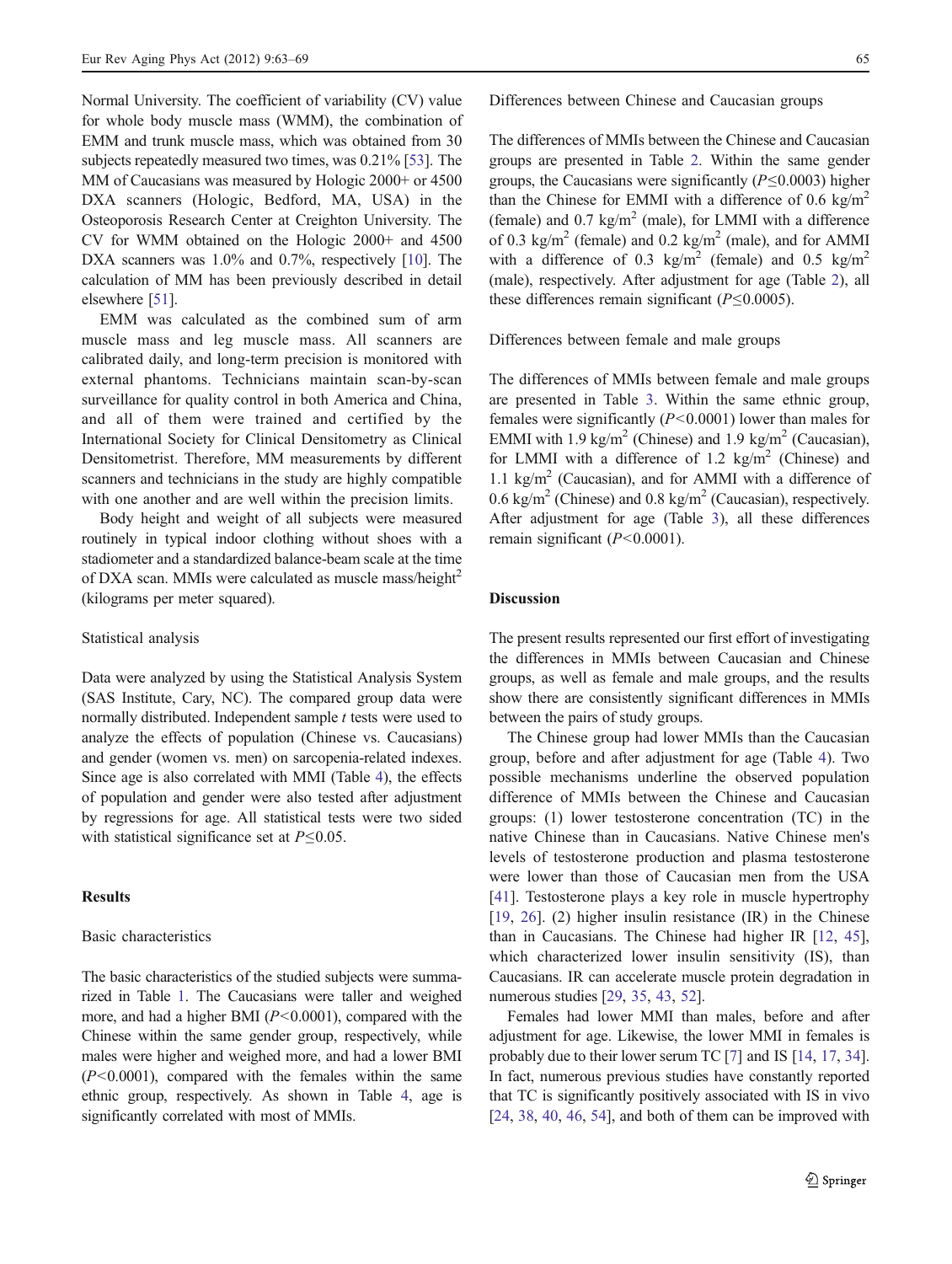<span id="page-3-0"></span>

|                             | MMIs $(kg/m^2)$                                        |                                           |                                           |                                           | Independent-samples t tests                                                               |                                                                                                |                                                                                          |                                                                                            |
|-----------------------------|--------------------------------------------------------|-------------------------------------------|-------------------------------------------|-------------------------------------------|-------------------------------------------------------------------------------------------|------------------------------------------------------------------------------------------------|------------------------------------------------------------------------------------------|--------------------------------------------------------------------------------------------|
|                             | Male                                                   |                                           | Female                                    |                                           | Before adjustment for age                                                                 |                                                                                                | After adjustment for age                                                                 |                                                                                            |
|                             | Caucasians                                             | Chinese                                   | Caucasians                                | Chinese                                   | Male                                                                                      | Female                                                                                         | Male                                                                                     | Female                                                                                     |
| Extremities<br>Arms<br>Legs | $6.1 + 0.6$<br>$8.5 + 0.9$<br>$2.4 + 0.3$              | $5.9 + 0.5$<br>$1.9 + 0.2$<br>$7.8 + 0.7$ | $5.0 + 0.5$<br>$1.6 + 0.2$<br>$6.6 + 0.7$ | $6.0 + 0.5$<br>$4.7 + 0.4$<br>$1.3 + 0.1$ | $t(154) = -3.72, P=0.0003$<br>$t(144) = -16.9, P < 0.0001$<br>$t(151) = -8.6, P < 0.0001$ | $t(302) = -21.8$ , $P < 0.0001$<br>$t(310) = -13.0, P < 0.0001$<br>$t(316) = -8.6, P < 0.0001$ | $t(141) = -12.6, P < 0.0001$<br>$t(154) = -3.6, P=0.0005$<br>$t(150) = -7.2, P < 0.0001$ | $t(286) = -13.2, P < 0.0001$<br>$t(312) = -6.3, P < 0.0001$<br>$t(303) = -8.8, P < 0.0001$ |
|                             | MMIs, muscle mass indexes, were expressed as mean ± SD |                                           |                                           |                                           |                                                                                           |                                                                                                |                                                                                          |                                                                                            |
|                             |                                                        |                                           |                                           |                                           |                                                                                           |                                                                                                |                                                                                          |                                                                                            |
|                             |                                                        |                                           |                                           |                                           |                                                                                           |                                                                                                |                                                                                          |                                                                                            |
|                             |                                                        |                                           |                                           |                                           |                                                                                           |                                                                                                |                                                                                          |                                                                                            |
|                             |                                                        |                                           |                                           |                                           |                                                                                           |                                                                                                |                                                                                          |                                                                                            |
|                             | Table 3 Differences of MMIs in females vs. males       |                                           |                                           |                                           |                                                                                           |                                                                                                |                                                                                          |                                                                                            |
|                             | MMIs $\frac{\text{kg/m}^2}{\text{m}^2}$                |                                           |                                           |                                           | Independent-samples t tests                                                               |                                                                                                |                                                                                          |                                                                                            |

Legs 5.0±0.6 5.0±0.5 5.0±0.5 5.0±0.5 5.0±0.5 5.0±0.5 5.0±0.5 5.0±0.5 5.0±0.5 9<0.0001 t(360)=−54.6, P<0.0001 t(3.9±0.5 P<0.0001 t(3.9±0.5 P<0.0001 t(3.9±0.5 P<0.0001 t(3.9±0.5 P<0.0001 t(3.9±0.5 P<0.0001 t(3.9±0.5 P<0.000  $5.0 + 0.5$  $6.1 + 0.6$ Legs

Caucasians Chinese Chinese Before adjustment for age  $\frac{1}{2}$  and  $\frac{1}{2}$  After adjustment for age

Before adjustment for age

Chinese

Caucasians

Male Female Male Female Caucasians Chinese Caucasians Chinese

Caucasians

Female

Male

Female

Male

Chinese

Arms 2.4±0.3 1.6±0.2 1.6±0.2 1.6±0.2 1.3±0.1 t(1,79±0.1 t(1,79±0.1 t(1,79±0.1 t(1,79±0.1 t(1,79±0.2 p<0.0001 t(1,93.9, P<0.0001 t(1,93.9, P<0.0001 t(1,93.9, P<0.0001 t(1931 t(1,93.9, P<0.0001 t(1,93.9, P<0.0001 t(1,93.9, Extremities 8.5±0.9 6.6±0.7 7.8±0.7 7.8±0.7 6.0±0.5 t(224)=−21.9, P<0.0001 t(226.6, P<0.0001 t(226)=−21.5, P<0.0001 t(1,774)=−66.9, P<0.0001

 $1.3 + 0.1$  $4.7 + 0.4$ 

> $1.6 + 0.2$  $6.6 \pm 0.7$

 $2.4 \pm 0.3$  $8.5 \pm 0.9$ 

Extremities Arms

 $5.9 + 0.5$  $1.9 + 0.2$  $7.8 + 0.7$ 

 $6.0 + 0.5$ 

 $t(360) = -17.6, P < 0.0001$  $t(192) = -27.5, P < 0.0001$  $t(224) = -21.9, P < 0.0001$ 

 $t(1,792) = -54.5, P < 0.0001$  $t(1,729) = -83.9, P < 0.0001$  $t(1,774) = -66.9, P < 0.0001$ 

 $t(360) = -17.3, P < 0.0001$  $t(193) = -27.0, P < 0.0001$  $t(226) = -21.5, P < 0.0001$ 

 $t(1,792) = -54.6, P < 0.0001$  $t(1,746)=81.2, P<0.0001$  $t(1,776) = -66.6, P < 0.0001$ 

Chinese

Caucasians

After adjustment for age

MMIs, muscle mass indexes, were expressed as mean ± SD MMIs, muscle mass indexes, were expressed as mean ± SD

<sup>2</sup> Springer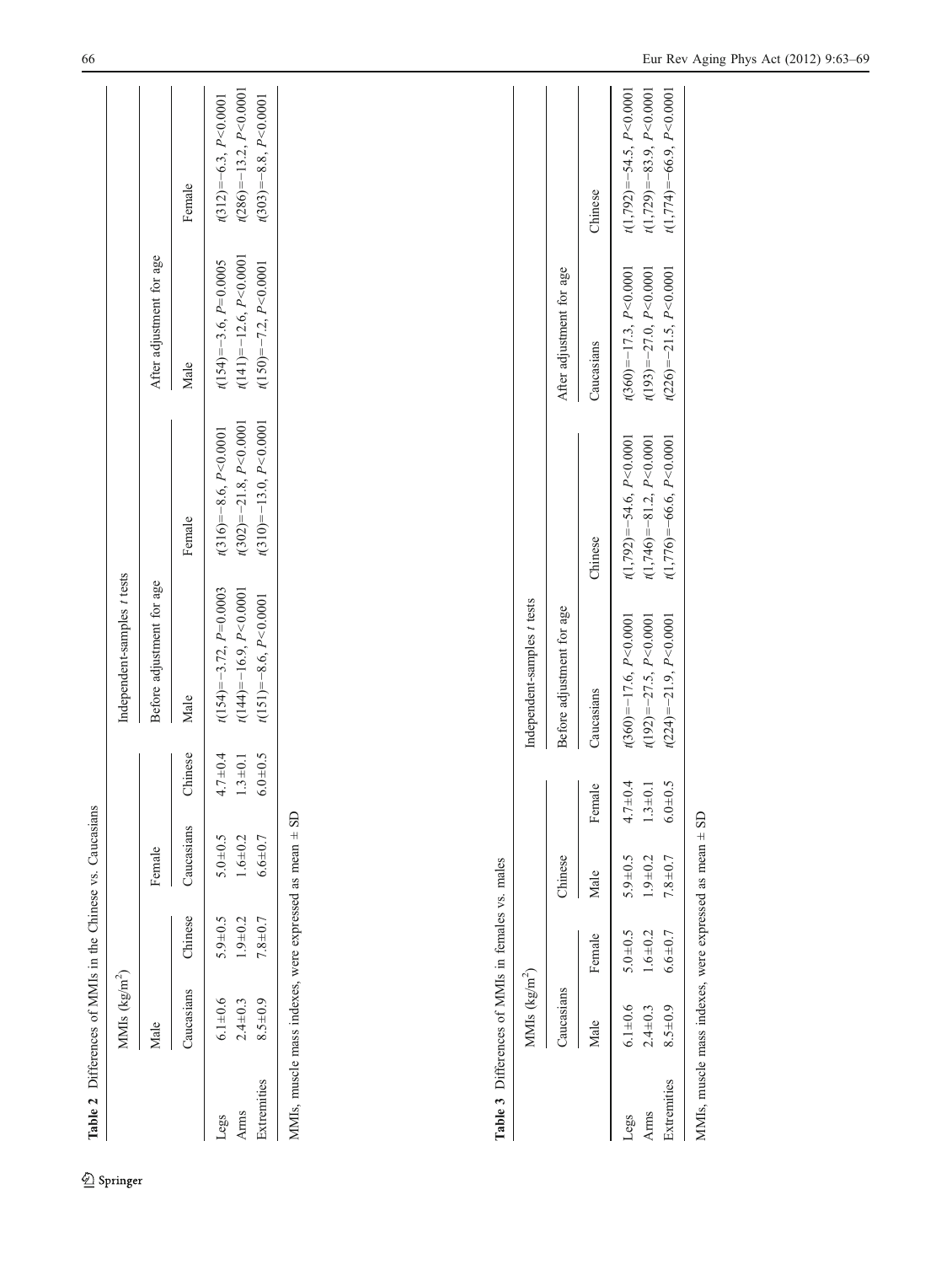<sup>2</sup>emales

exercise [[3](#page-5-0), [5](#page-5-0), [11](#page-5-0), [20](#page-5-0), [36](#page-6-0), [37](#page-6-0), [42](#page-6-0), [48\]](#page-6-0). The increased plasma TC in male rats during exercise is at least partially a result of lactate's effect on the secretion of testosterone [[30](#page-5-0) , [31](#page-5-0)], and testosterone may suppress the expression of proinflammatory cytokines such as tumor necrosis factor-alpha and interleukin-1 [\[8,](#page-5-0) [32\]](#page-5-0). In experimental models, these proinflammatory cytokines disrupt normal insulin action in fat and muscle cells, and this may be the major factor in causing the whole body IR observed in patients with visceral adiposity [[47\]](#page-6-0). In addition, cholesterol, a precursor of testosterone, comes for about one third from the dietary intake and for about two thirds from endogenous synthesis from unburned food metabolites [[27](#page-5-0)]; thus, different cholesterol intake from food may also impose a significant impact on plasma TC and consequently the IS in skeletal muscle. However, due to the lack of data of physical activity/exercise and nutrition/food in the current study, it is impossible to investigate their effects on the differences in MMIs.

Several approaches, e.g., DXA, total body potassium, isotope dilution for total body water, total body electrical conductivity, bioelectrical impedance analysis, and bioelectrical impedance spectroscopy, vary in their accuracy, complexity, cost, and availability, are available for MM measurement. DXA is gaining popularity in MM measurement because it is relatively quick and accurate to measure MM especially for EMM [\[39](#page-6-0)] with low radiation dose [[33](#page-5-0)].

Currently, EMM is gaining popularity in sarcopenia definition [ [2](#page-5-0) , [9\]](#page-5-0). WMM is a previous important measure for sarcopenia [\[49\]](#page-6-0); however, current available methods are difficult to accurately measure the WMM in vivo because internal organs such as the brain, heart, and liver have relatively similar physical characteristics (e.g., density) compared with muscles and thus have confounding effects to evaluate MM. However, the extremities largely consist of fat mass, bone mass, and muscles, and DXA can accurately measure these three components [ [4\]](#page-5-0). So in this study, we focused on investigating the difference of EMMI, as well as AMMI and LMMI, which only takes skeletal MM into consideration, between different gender and ethnic groups.

The development of sarcopenia is determined by the peak MM attained early in young adults and subsequent rate of muscle loss with aging later in life. At the current relatively early stage, due to easy recruitment of subjects with peak MM and relative difficulty in recruiting samples for tracking MM loss, most of the studies for sarcopenia focused on peak MM. This study also focused on peak MM, as evidenced by the sample age span (19 –45 years) when the peak MM is maintained. Investigating the difference in peak MMI between different ethnic and gender groups may shed some light on explaining the differences of sarcopenia risk. It would be highly beneficial for future studies to increase efforts to study MM loss for eventually elucidating the pathology of sarcopenia.

Table 4 Simple linear regression models for the adjustment of age's effects on MMIs Simple linear regression models for the adjustment of age's effects on MMIs

<span id="page-4-0"></span>

| $\frac{0.0123}{5.11(1)}$<br>$-0.0001$<br>LMMI<br>$(1)$<br>$(1)$<br>$(0.0001)$<br>0.0149<br><b>ININI</b><br>$\begin{array}{c} 0.0177 \\ 4.03 \ (1) \\ 0.0001 \end{array}$<br>EMMI<br>$\begin{array}{c} 0.0015 \\ 0.45 \ (1) \end{array}$<br>LMMI<br>0.6521<br>$\begin{array}{c} 0.0165 \\ 11.14 \ (1) \\ 0.0001 \end{array}$<br><b>TNINY</b><br>$\begin{array}{c} 0.0076 \\ 1.24 \ (1) \\ 0.2164 \end{array}$<br>EMMI<br>$-0.12(1)$<br>0.9023<br>$-0.0005$<br>LMMI<br>4.24(1)<br>.0084<br>$-0.0001$<br>NMMA<br>$-1.95(1)$<br>0.0518<br>$-0.0163$<br>EMMI<br>$-0.0128$<br>$-2.33$ (1)<br>0.0206<br>LMMI<br>$\frac{-1.08}{0.2789}$<br>$-0.0035$<br><b>IMMI</b> |  |  |  |  |  |  |                                |
|-------------------------------------------------------------------------------------------------------------------------------------------------------------------------------------------------------------------------------------------------------------------------------------------------------------------------------------------------------------------------------------------------------------------------------------------------------------------------------------------------------------------------------------------------------------------------------------------------------------------------------------------------------------|--|--|--|--|--|--|--------------------------------|
|                                                                                                                                                                                                                                                                                                                                                                                                                                                                                                                                                                                                                                                             |  |  |  |  |  |  | EMMI                           |
|                                                                                                                                                                                                                                                                                                                                                                                                                                                                                                                                                                                                                                                             |  |  |  |  |  |  | 0.0271                         |
|                                                                                                                                                                                                                                                                                                                                                                                                                                                                                                                                                                                                                                                             |  |  |  |  |  |  | $8.86(1)$<br>$(1)$<br>$0.0001$ |
|                                                                                                                                                                                                                                                                                                                                                                                                                                                                                                                                                                                                                                                             |  |  |  |  |  |  |                                |

AMMI arms muscle mass index, LMMI legs muscle mass index, EMMI extremity muscle mass index

AMMI arms muscle mass index, LMMI legs muscle mass index, EMMI extremity muscle mass index

Caucasians Females Chinese Chinese Females Females

Chinese

Caucasians

Males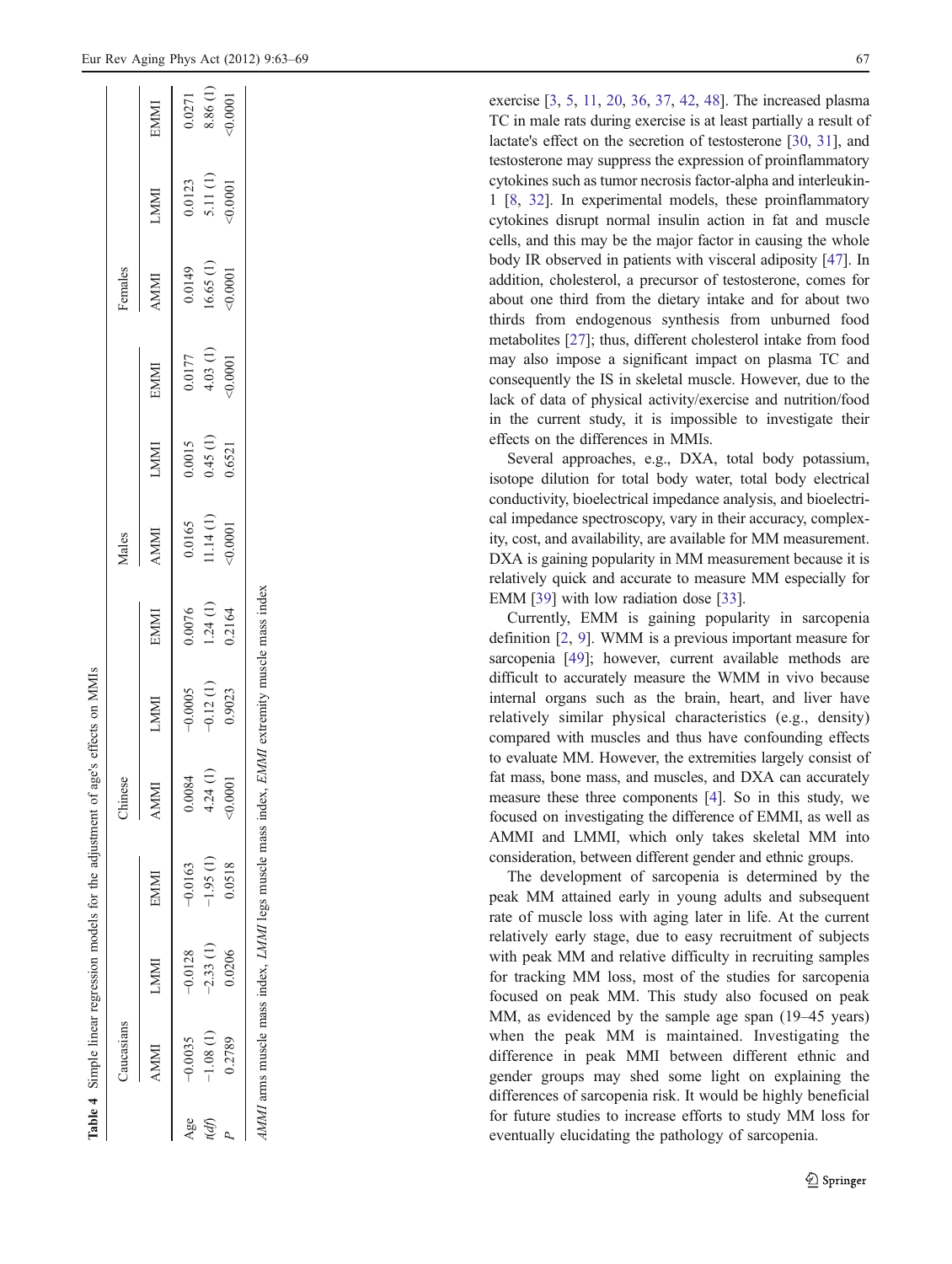<span id="page-5-0"></span>In conclusion, the present results demonstrate that before and even after adjustment for age, the Caucasian and male groups had significantly higher MMIs in comparison with the Chinese and female groups, respectively, and these findings may provide important implications in the genderand population-specific risks of future sarcopenia among different gender and ethnic groups.

Acknowledgments The study was partially supported by the Natural Science Foundation of China (NSFC) (30600364, 31071097, 30771222, and 30900810), NSFC-CIHR (Canadian Institutes of Health Research) Joint Health Research Initiative Proposal (30811120436), NSFC/RGC (Research Grants Council) Joint Research Scheme (30731160618), and Shanghai Leading Academic Discipline Project (S30501) and startup fund from the Shanghai University of Science and Technology. HWD was partially supported by grants from NIH (R03TW008221, R01AR050496, R01AG026564, R01AR057049, and P50AR055081) and Edward G. Schlieder Endowed Chair.

# **References**

- 1. Abe T, Kearns CF, Fukunaga T (2003) Sex differences in whole body skeletal muscle mass measured by magnetic resonance imaging and its distribution in young Japanese adults. Br J Sports Med 37(5):436–440
- 2. Baumgartner RN, Koehler KM, Gallagher D, Romero L, Heymsfield SB, Ross RR et al (1998) Epidemiology of sarcopenia among the elderly in New Mexico. Am J Epidemiol 147(8):755–763
- 3. Borghouts LB, Keizer HA (2000) Exercise and insulin sensitivity: a review. Int J Sports Med 21(1):1–12
- 4. Burkhart TA, Arthurs KL, Andrews DM (2009) Manual segmentation of DXA scan images results in reliable upper and lower extremity soft and rigid tissue mass estimates. J Biomech 42 (8):1138–1142
- 5. Chad CL, Wang JK (1998) A brief review: testosterone and resistance exercise in men. J Strength Cond Res 12(1):57–63
- 6. Chong CK, Tseng CH, Tai TY, Wong MK (1995) Body composition and its relationship with physical activity and anthropometric factors in Chinese adults. J Formos Med Assoc 94(8):481–486
- 7. Christiansen K (2001) Behavioural effects of androgen in men and women. J Endocrinol 170(1):39–48
- 8. Corcoran MP, Meydani M, Lichtenstein AH, Schaefer EJ, Dillard A, Lamon-Fava S (2010) Sex hormone modulation of proinflammatory cytokine and C-reactive protein expression in macrophages from older men and postmenopausal women. J Endocrinol 206(2):217–224
- 9. Delmonico MJ, Harris TB, Lee JS, Visser M, Nevitt M, Kritchevsky SB et al (2007) Alternative definitions of sarcopenia, lower extremity performance, and functional impairment with aging in older men and women. J Am Geriatr Soc 55(5):769–774
- 10. Deng HW, Deng H, Liu YJ, Liu YZ, Xu FH, Shen H et al (2002) A genomewide linkage scan for quantitative-trait loci for obesity phenotypes. Am J Hum Genet 70(5):1138–1151
- 11. Devlin JT (1992) Effects of exercise on insulin sensitivity in humans. Diabetes Care 15(11):1690–1693
- 12. Dickinson S, Colagiuri S, Faramus E, Petocz P, Brand-Miller JC (2002) Postprandial hyperglycemia and insulin sensitivity differ among lean young adults of different ethnicities. J Nutr 132 (9):2574–2579
- 13. Evans WJ (1995) What is sarcopenia? J Gerontol A Biol Sci Med Sci 50 Spec No:5–8
- 14. Flanagan DE, Vaile JC, Petley GW, Phillips DI, Godsland IF, Owens P et al (2007) Gender differences in the relationship between leptin, insulin resistance and the autonomic nervous system. Regul Pept 140(1–2):37–42
- 15. Gallagher D, Heymsfield SB (1998) Muscle distribution: variations with body weight, gender, and age. Appl Radiat Isot 49(5–6):733– 734
- 16. Gallagher D, Visser M, De Meersman RE, Sepulveda D, Baumgartner RN, Pierson RN et al (1997) Appendicular skeletal muscle mass: effects of age, gender, and ethnicity. J Appl Physiol 83(1):229–239
- 17. Geer EB, Shen W (2009) Gender differences in insulin resistance, body composition, and energy balance. Gend Med 6(Suppl 1):60– 75
- 18. He Q, Heo M, Heshka S, Wang J, Pierson RN Jr, Albu J et al (2003) Total body potassium differs by sex and race across the adult age span. Am J Clin Nutr 78(1):72–77
- 19. Herbst KL, Bhasin S (2004) Testosterone action on skeletal muscle. Curr Opin Clin Nutr Metab Care 7(3):271–277
- 20. Holloszy JO (2005) Exercise-induced increase in muscle insulin sensitivity. J Appl Physiol 99(1):338–343
- 21. Ishida Y, Kanehisa H, Fukunaga T, Pollock ML (1992) A comparison of fat and muscle thickness in Japanese and American women. Ann Physiol Anthropol 11(1):29–35
- 22. Janssen I, Heymsfield SB, Wang ZM, Ross R (2000) Skeletal muscle mass and distribution in 468 men and women aged 18– 88 yr. J Appl Physiol 89(1):81–88
- 23. Janssen I, Shepard DS, Katzmarzyk PT, Roubenoff R (2004) The healthcare costs of sarcopenia in the United States. J Am Geriatr Soc 52(1):80–85
- 24. Kapoor D, Goodwin E, Channer KS, Jones TH (2006) Testosterone replacement therapy improves insulin resistance, glycaemic control, visceral adiposity and hypercholesterolaemia in hypogonadal men with type 2 diabetes. Eur J Endocrinol 154(6):899–906
- 25. Karakelides H, Nair KS (2005) Sarcopenia of aging and its metabolic impact. Curr Top Dev Biol 68:123–148
- 26. Katznelson L, Finkelstein JS, Schoenfeld DA, Rosenthal DI, Anderson EJ, Klibanski A (1996) Increase in bone density and lean body mass during testosterone administration in men with acquired hypogonadism. J Clin Endocrinol Metab 81(12):4358– 4365
- 27. Kervizic G, Corcos L (2008) Dynamical modeling of the cholesterol regulatory pathway with Boolean networks. BMC Syst Biol 2:99
- 28. Lear SA, Kohli S, Bondy GP, Tchernof A, Sniderman AD (2009) Ethnic variation in fat and lean body mass and the association with insulin resistance. J Clin Endocrinol Metab 94(12):4696–4702
- 29. Lee SW, Park GH, Song JH, Hong KC, Kim MJ (2007) Insulin resistance and muscle wasting in non-diabetic end-stage renal disease patients. Nephrol Dial Transplant 22(9):2554–2562
- 30. Lin H, Wang SW, Wang RY, Wang PS (2001) Stimulatory effect of lactate on testosterone production by rat Leydig cells. J Cell Biochem 83(1):147–154
- 31. Lu SS, Lau CP, Tung YF, Huang SW, Chen YH, Shih HC et al (1997) Lactate and the effects of exercise on testosterone secretion: evidence for the involvement of a cAMP-mediated mechanism. Med Sci Sports Exerc 29(8):1048–1054
- 32. Malkin CJ, Pugh PJ, Jones RD, Kapoor D, Channer KS, Jones TH (2004) The effect of testosterone replacement on endogenous inflammatory cytokines and lipid profiles in hypogonadal men. J Clin Endocrinol Metab 89(7):3313–3318
- 33. Mazess RB, Barden HS, Bisek JP, Hanson J (1990) Dual-energy x-ray absorptiometry for total-body and regional bone-mineral and soft-tissue composition. Am J Clin Nutr 51(6):1106–1112
- 34. Mittendorfer B (2005) Insulin resistance: sex matters. Curr Opin Clin Nutr Metab Care 8(4):367–372